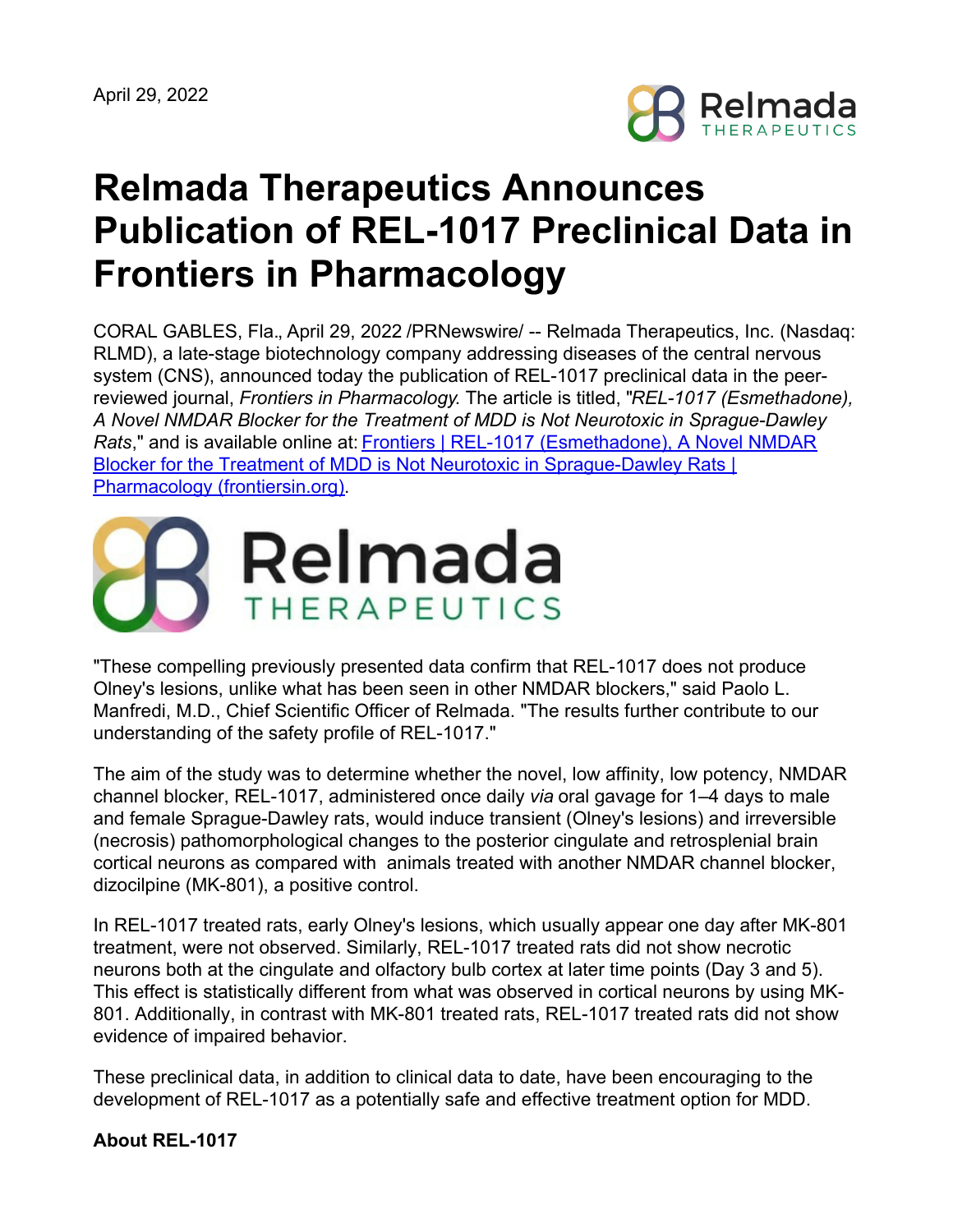REL-1017, a new chemical entity (NCE) and novel NMDA receptor (NMDAR) channel blocker that preferentially targets hyperactive channels while maintaining physiological glutamatergic neurotransmission, is currently in late-stage development for the treatment of MDD. The ongoing RELIANCE Clinical Research Program is designed to evaluate the potential for REL-1017 as a rapid-acting, oral, once-daily antidepressant treatment. In a Phase 2 trial, REL-1017 demonstrated robust, rapid, and sustained antidepressant effects with statistically significant improvements compared to placebo. The Phase 2 study also showed a favorable pharmacokinetic, safety, and tolerability profile of REL-1017 consistent with results observed in previously completed Phase 1 studies.

## **About Relmada Therapeutics, Inc.**

Relmada Therapeutics is a late-stage biotechnology company addressing diseases of the central nervous system (CNS), with a focus on major depressive disorder (MDD). Relmada's experienced and dedicated team is committed to making a difference in the lives of patients and their families. Relmada's lead program, REL-1017, is a new chemical entity (NCE) and novel NMDA receptor (NMDAR) channel blocker that preferentially targets hyperactive channels while maintaining physiological glutamatergic neurotransmission. REL-1017 has entered late-stage development as an adjunctive treatment and monotherapy treatment for MDD in adults. In addition, Relmada is advancing a clinical-stage program in neurodegenerative diseases based on psilocybin and select derivative molecules. Learn more at [www.relmada.com](http://www.relmada.com/).

## **Forward-Looking Statements**

The Private Securities Litigation Reform Act of 1995 provides a safe harbor for forwardlooking statements made by us or on our behalf. This press release contains statements which constitute "forward-looking statements" within the meaning of Section 27A of the Securities Act of 1933 and Section 21E of the Securities Exchange Act of 1934, including but not limited to statements regarding the expected use of the proceeds from the offering. Any statement that is not historical in nature is a forward-looking statement and may be identified by the use of words and phrases such as "expects," "anticipates," "believes," "will," "will likely result," "will continue," "plans to," "potential," "promising," and similar expressions. These statements are based on management's current expectations and beliefs and are subject to a number of risks, uncertainties and assumptions that could cause actual results to differ materially from those described in the forward-looking statements, including the risk factors described under the heading "Risk Factors" set forth in the Company's reports filed with the SEC from time to time. No forward-looking statement can be guaranteed, and actual results may differ materially from those projected. Relmada undertakes no obligation to publicly update any forward-looking statement, whether as a result of new information, future events, or otherwise. Readers are cautioned that it is not possible to predict or identify all the risks, uncertainties and other factors that may affect future results and that the risks described herein should not be a complete list.

#### **Investor Contact:**

Tim McCarthy LifeSci Advisors 917-679-9282 [tim@lifesciadvisors.com](mailto:tim@lifesciadvisors.com)